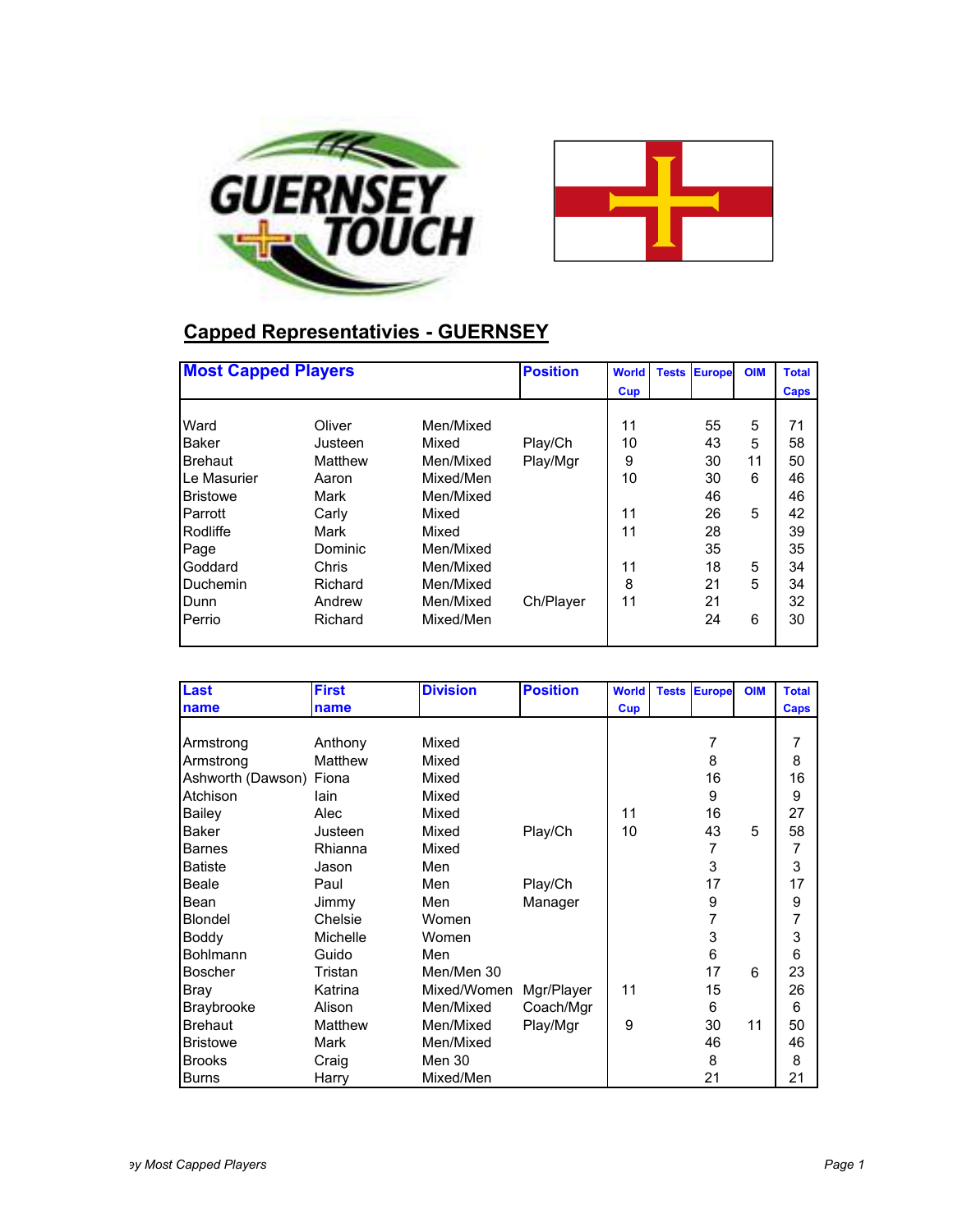| Last                | <b>First</b>       | <b>Division</b>  | <b>Position</b> | <b>World</b> | <b>Tests</b> | <b>Europe</b>  | <b>OIM</b> | <b>Total</b>   |
|---------------------|--------------------|------------------|-----------------|--------------|--------------|----------------|------------|----------------|
| name                | name               |                  |                 | <b>Cup</b>   |              |                |            | Caps           |
| <b>Burt</b>         | Alex               | Men              |                 |              |              | 19             |            | 19             |
| Campbell            | Andrew             | Mixed/Men        |                 |              |              | 13             |            | 13             |
| Campbell            | <b>Blair</b>       | Men              |                 |              |              | 3              |            | 3              |
| Ceillam             | Tom                | Men              |                 |              |              | 3              |            | 3              |
| Chick               | Matthew            | Men              |                 |              |              | 9              |            | 9              |
| Clak                | Alex               | Women            | Manager         |              |              | 8              |            | 8              |
| Clerey              | Fae                | Mixed            |                 |              |              | 9              |            | 9              |
| Cluett              | Danni              | Mixed            |                 |              |              | $\overline{7}$ |            | $\overline{7}$ |
| Cochrane            | Katie              | Women            |                 |              |              | 16             |            | 16             |
| Cochrane            | Lucy               | Mixed            |                 |              |              |                | 5          | 5              |
| Compton             | Anna               | Mixed            |                 |              |              | 7              |            | $\overline{7}$ |
| Cooper              | Geraint            | Men              |                 |              |              | 9              |            | 9              |
| Cravo               | Laura              | Mixed            |                 | 11           |              | 16             |            | 27             |
| Crawford            | Samual             | Men              |                 |              |              | 19             | 6          | 25             |
| Crouse              | Jemma              | Mixed/Women      |                 | 9            |              | 17             |            | 26             |
| Curtis              | Emma               | Women            |                 |              |              | 3              |            | 3              |
| Curtis              | Richard            | Men 30           |                 |              |              | 8              |            | 8              |
| Curutchet           | Marie              | Mixed            |                 |              |              | 8              |            | 8              |
| Davidson            | Kay                | Women/Mixed      |                 |              |              | 10             | 5          | 15             |
| Davies              | Amy                | Women            |                 |              |              | 9              |            | 9              |
| De Garis            | Megan              | Mixed            |                 |              |              | 16             |            | 16             |
| De Saumarez         | Rollo              | Men              | Mix Mgr         |              |              | 13             |            | 13             |
| de Sausmarez        | Lindsay            | Mixed/Women      |                 |              |              | 22             |            | 22             |
| Dennis              | Damian             | Men              |                 |              |              | 5              |            | 5              |
| Di Meo              | Simon              | Mixed            |                 |              |              | 5              |            | 5              |
| <b>Docker</b>       | Catherine          | Women            |                 |              |              | 7              |            | $\overline{7}$ |
| Duchemin            | Richard            | Men/Mixed        |                 | 8            |              | 21             | 5          | 34             |
| <b>Dudley</b>       | Pippa              | Women            |                 |              |              | 10             |            | 10             |
| Dunn                | Andrew             | Men/Mixed        | Ch/Player       | 11           |              | 21             |            | 32             |
| Dunnell             | Hannah             | Women            |                 |              |              | 17             |            | 17             |
| Edmonds             | Ben                | Mixed            |                 |              |              | 5              |            | 5              |
| Falla               | Tom                | Men              |                 |              |              | 3              |            | 3              |
| Ferbrache           | Christina          | Women            |                 |              |              | 8              |            | 8              |
| Ferbrache           | Christopher        | Men              |                 |              |              | 8              |            | 8              |
| Ferbrache           | Sophie             | Women            |                 |              |              | 16             |            | 16             |
| Ferbrache           | Zachary            | Men              |                 |              |              | 6              |            | 6              |
| Field               | Emily              | Women            |                 |              |              | 7              |            | 7              |
| Field               | Richard            | Men 30           |                 |              |              | 8              |            | 8              |
| Finlayson           | Natalie            | Women            |                 |              |              | 9              |            | 9              |
| Fitzpatrick         | Cara               | Women            |                 |              |              | 8              |            | 8              |
| Forbes              | Rob                | Mixed            |                 |              |              | $\overline{7}$ |            | 7              |
| Foster              | Laura              | Women            |                 |              |              | 8              |            | 8              |
| Gallienne           | Chloe              | Women            |                 |              |              | 8              |            | 8              |
| Gardner             | Luke               | Men              |                 |              |              | $\,6$          |            | 6              |
| Gaston-Parry        | Claire             | Mixed            |                 |              |              | $\overline{7}$ |            | $\overline{7}$ |
| Gavey               | James              | Men/Mixed        |                 | 11           |              | 12             |            | 23             |
| Goddard             | Chris              | Men/Mixed        |                 | 11           |              | 18             | 5          | 34             |
| Gray                | Erin               | Women            |                 |              |              | 3              |            | 3              |
| Guille              | Lauren             | Women            |                 |              |              | 7              |            | 7              |
| Guy                 | <b>Nicholas</b>    | Mixed            |                 |              |              | 5              |            | 5              |
|                     | Robin              | Men 30           |                 |              |              | 8              |            | 8              |
| Hagerman            |                    |                  |                 |              |              | 9              | 11         | 20             |
| Hainsworth<br>Hamer | Daniel<br>Mitchell | Mixed/Men<br>Men |                 |              |              | 10             |            | 10             |
| Hamilton            |                    | Women            |                 |              |              | 15             |            | 15             |
|                     | Lynne              |                  |                 |              |              |                |            |                |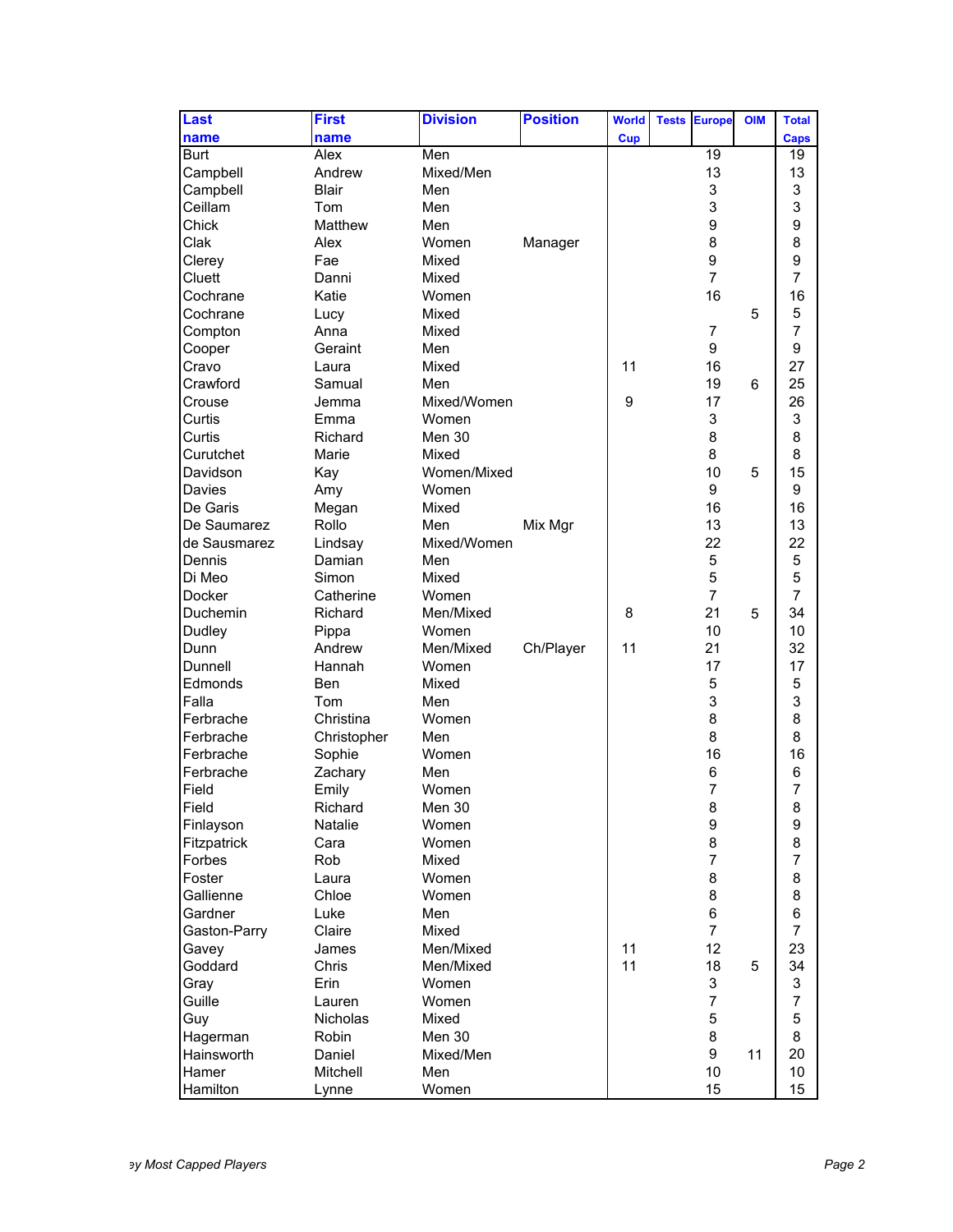| Last          | <b>First</b>  | <b>Division</b> | <b>Position</b> | <b>World</b> | <b>Tests</b> | <b>Europe</b>             | <b>OIM</b> | <b>Total</b>   |
|---------------|---------------|-----------------|-----------------|--------------|--------------|---------------------------|------------|----------------|
| name          | name          |                 |                 | <b>Cup</b>   |              |                           |            | <b>Caps</b>    |
| Harris        | Mike          | Men $30$        |                 |              |              | $\overline{8}$            |            | 8              |
| Hayter        | Douglas       | Mixed           | Play/Ch         |              |              | 12                        |            | 12             |
| Henderson     | Helen-Lindsay | Mixed           |                 |              |              | 5                         |            | 5              |
| Henry         | Kate          | Women           |                 |              |              | 3                         |            | 3              |
| Holden        | Lucy          | Mixed           |                 |              |              | 8                         |            | 8              |
| Holland       | Ben           | Mixed           |                 |              |              | $\overline{7}$            |            | 7              |
| Hutton        | Andrew        | Mixed           |                 |              |              | 19                        |            | 19             |
| Johnson       | Morgan        | Women           |                 |              |              | 8                         |            | 8              |
| Jones         | Rory          | Mixed           |                 |              |              | $\overline{7}$            |            | $\overline{7}$ |
| Jordan        | Shannon       | Women           |                 |              |              | 9                         |            | 9              |
| Kennedy-Smith | Gillian       | Women/Mixed     |                 |              |              | 12                        |            | 12             |
| Kupenga       | Mike          | Men 30          |                 |              |              | 8                         |            | 8              |
| Lai           | Wing Kin      | Mixed/Men       |                 |              |              | 16                        |            | 16             |
| Lai           | Wing Kueng    | Mixed           |                 |              |              | 17                        |            | 17             |
| Landman-Tyrie | Rachel        | Mixed           |                 |              |              | 7                         |            | 7              |
| Langlois      | Gemma         | Women           |                 |              |              | 9                         |            | 9              |
| Le Masurier   | Aaron         | Mixed/Men       |                 | 10           |              | 30                        | 6          | 46             |
| Le Prevost    | Daniel        | Men             |                 |              |              |                           | 6          | 6              |
| Le Vallee     | Etienne       | Men             |                 |              |              | 5                         |            | 5              |
| Le Vallee     | Jacques       | Men             |                 |              |              | 18                        |            | 18             |
| Lesbirel      | Ash           | Men             |                 |              |              | 7                         |            | 7              |
| Lord          | Hannah        | Women           |                 |              |              | $\overline{7}$            |            | $\overline{7}$ |
| Machon        | Paul          | Men             |                 |              |              | 12                        |            | 12             |
| Matthews      | Anna          | Women           |                 |              |              | 3                         |            | 3              |
| May           | Andrew        | Mixed           |                 |              |              | 16                        |            | 16             |
| Merrien       | <b>Nick</b>   | Men             |                 |              |              | 9                         |            | 9              |
| Middleton     | David         | Men             |                 |              |              | 6                         |            | 6              |
| Middleton     | Kristina      | Mixed           |                 |              |              | 9                         |            | 9              |
| Middleton     | Laura         | Women           |                 |              |              | 8                         |            | 8              |
| <b>Miller</b> | Alex          | Men             |                 |              |              | 9                         |            | 9              |
| Mitchell      | James         | Men             |                 |              |              | 3                         |            | 3              |
| Mitchell      | Laura         | Mixed           |                 |              |              | 15                        |            | 15             |
| Moncrieff     | Leah          | Women           |                 |              |              | 9                         |            | 9              |
| Moore         | Charlie       | Men             |                 |              |              | 9                         |            | 9              |
| Morgan        | Howie         | Men 30          |                 |              |              | 8                         |            | 8              |
| Morrison      | John          | Mixed           |                 |              |              | $\overline{7}$            |            | $\overline{7}$ |
| Muhawenimana  | Emeline       | Women           |                 |              |              | 5                         |            | 5              |
| Newson        | Guy           | Men             |                 |              |              | $10$                      |            | 10             |
| Nicolle       | Stephanie     | Mixed/Women     |                 |              |              | 12                        |            | 12             |
| Norman        | Owain         | Mixed           |                 |              |              | $\boldsymbol{9}$          |            | 9              |
| Page          | Dominic       | Men/Mixed       |                 |              |              | 35                        |            | 35             |
| Parrack       | Chris         | Men 30          |                 |              |              | 8                         |            | 8              |
| Parrott       | Carly         | Mixed           |                 | 11           |              | 26                        | 5          | 42             |
| Paul          | Annie         | Mixed/Women     |                 |              |              | 25                        |            | 25             |
| Perrio        | Richard       | Mixed/Men       |                 |              |              | 24                        | 6          | 30             |
| Phelan        | Cliodhna      | Mixed/Women     |                 | 9            |              | 14                        |            | 23             |
| Pickup        | David         | Men 30          |                 |              |              | 8                         |            | 8              |
| Pratt         |               | Women           |                 |              |              | $\boldsymbol{9}$          |            | 9              |
|               | Lucy          |                 |                 |              |              |                           |            |                |
| Preston       | Laura         | Women           |                 |              |              | $\ensuremath{\mathsf{3}}$ |            | 3              |
| Prow          | George        | Mixed           |                 |              |              | $\overline{7}$            |            | $\overline{7}$ |
| Reed          | Oliver        | Men             |                 |              |              | 18                        |            | 18             |
| Richard       | Perrio        | Men             | Coach           |              |              | 10                        |            | 10             |
| Rodliffe      | Mark          | Mixed           |                 | 11           |              | 28                        |            | 39             |
| Scholtz       | Tanya         | Women           |                 |              |              | 16                        |            | 16             |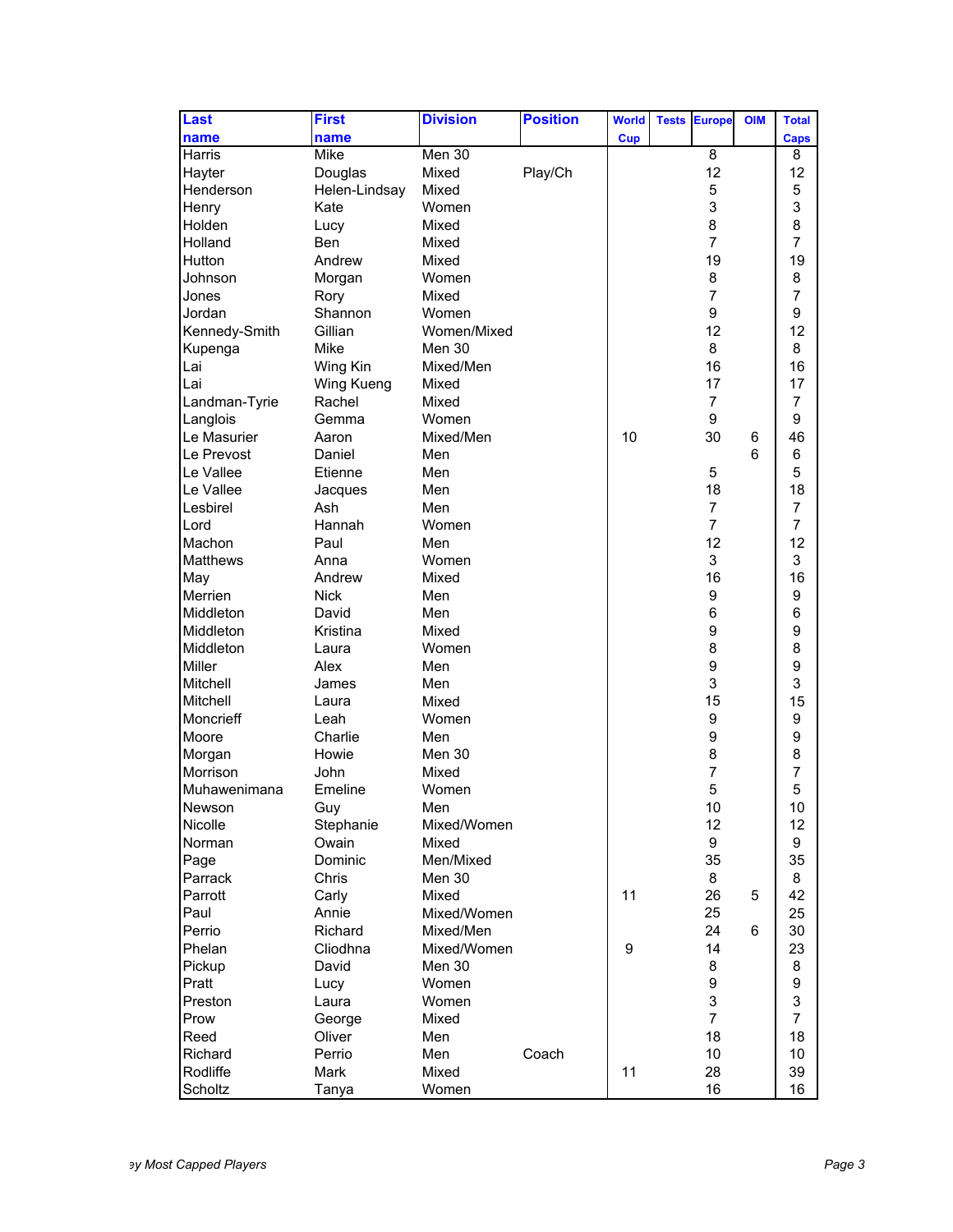| Last           | <b>First</b> | <b>Division</b> | <b>Position</b> | <b>World</b>    | <b>Tests</b> | <b>Europe</b>  | <b>OIM</b> | <b>Total</b>   |
|----------------|--------------|-----------------|-----------------|-----------------|--------------|----------------|------------|----------------|
| name           | name         |                 |                 | <b>Cup</b>      |              |                |            | <b>Caps</b>    |
| Schurp         | Mike         | Mixed           |                 |                 |              | $\overline{7}$ |            | 7              |
| Semenowicz     | Luke         | Men             |                 |                 |              | 14             |            | 14             |
| Sewell         | Liz          | Mixed           |                 |                 |              | 7              |            | 7              |
| Sherrington    | Richard      | Men 30          |                 |                 |              | 8              |            | 8              |
| Smith          | Georgia      | Mixed           | Play/Mgr        | $\overline{7}$  |              | 9              |            | 16             |
| Smith          | Madeline     | Mixed           |                 |                 |              | 7              |            | 7              |
| Snook          | <b>Ben</b>   | <b>Men 30</b>   |                 |                 |              | 8              |            | 8              |
| <b>Stables</b> | Sam          | Mixed           |                 | 9               |              | 9              | 5          | 23             |
| Stefani        | Marie        | Mixed           |                 | $6\phantom{1}6$ |              | 9              |            | 15             |
| Strawbridge    | David        | Men             |                 |                 |              | 9              |            | 9              |
| Strawbridge    | Thomas       | Men             |                 |                 |              | 6              |            | 6              |
| <b>Stubbs</b>  | Jeremy       | Men/Men 30      |                 |                 |              | 14             |            | 14             |
| Taylor-Edwards | Daniel       | Men             |                 |                 |              | 6              |            | 6              |
| Teasdale       | Thomas       | Men             |                 |                 |              | 8              |            | 8              |
| Thomson        | lain         | Mixed/Men       |                 |                 |              | 15             | 11         | 26             |
| Tostevin       | Claire       | Women           |                 |                 |              | 10             |            | 10             |
| Townsend       | Paula        | Mixed           |                 |                 |              | 12             |            | 12             |
| Turner         | Ariane       | Mixed           |                 |                 |              | 12             |            | 12             |
| <b>Tyrig</b>   | Matt         | Mixed           |                 |                 |              | $\overline{7}$ |            | $\overline{7}$ |
| van Huyssteen  | Garth        | Men             |                 |                 |              | 6              |            | 6              |
| Vincent        | Wade         | Men             |                 |                 |              | 3              |            | 3              |
| Ward           | Oliver       | Men/Mixed       |                 | 11              |              | 55             | 5          | 71             |
| Ward           | Samuel       | Men/Mixed       |                 |                 |              | 17             | 6          | 23             |
| Warlow         | Laurianne    | Women           |                 |                 |              | 7              |            | 7              |
| Wilkes         | Rachelle     | Women           |                 |                 |              | $\overline{7}$ |            | $\overline{7}$ |
| Wilson         | Deborah      | Mixed/Women*    |                 |                 |              | 17             |            | 17             |
| Woodington     | Sarah        | Women           |                 |                 |              | 8              |            | 8              |
| Woodwrd        | Eleanor      | Women           |                 |                 |              | 17             |            | 17             |
| Wray           | Izzy         | Mixed           |                 |                 |              | 7              |            | $\overline{7}$ |
| Wrigley        | Christopher  | Men 30/Men      |                 |                 |              | 8              | 6          | 14             |
| Zierer         | Tom          | Men             |                 |                 |              | 8              |            | 8              |

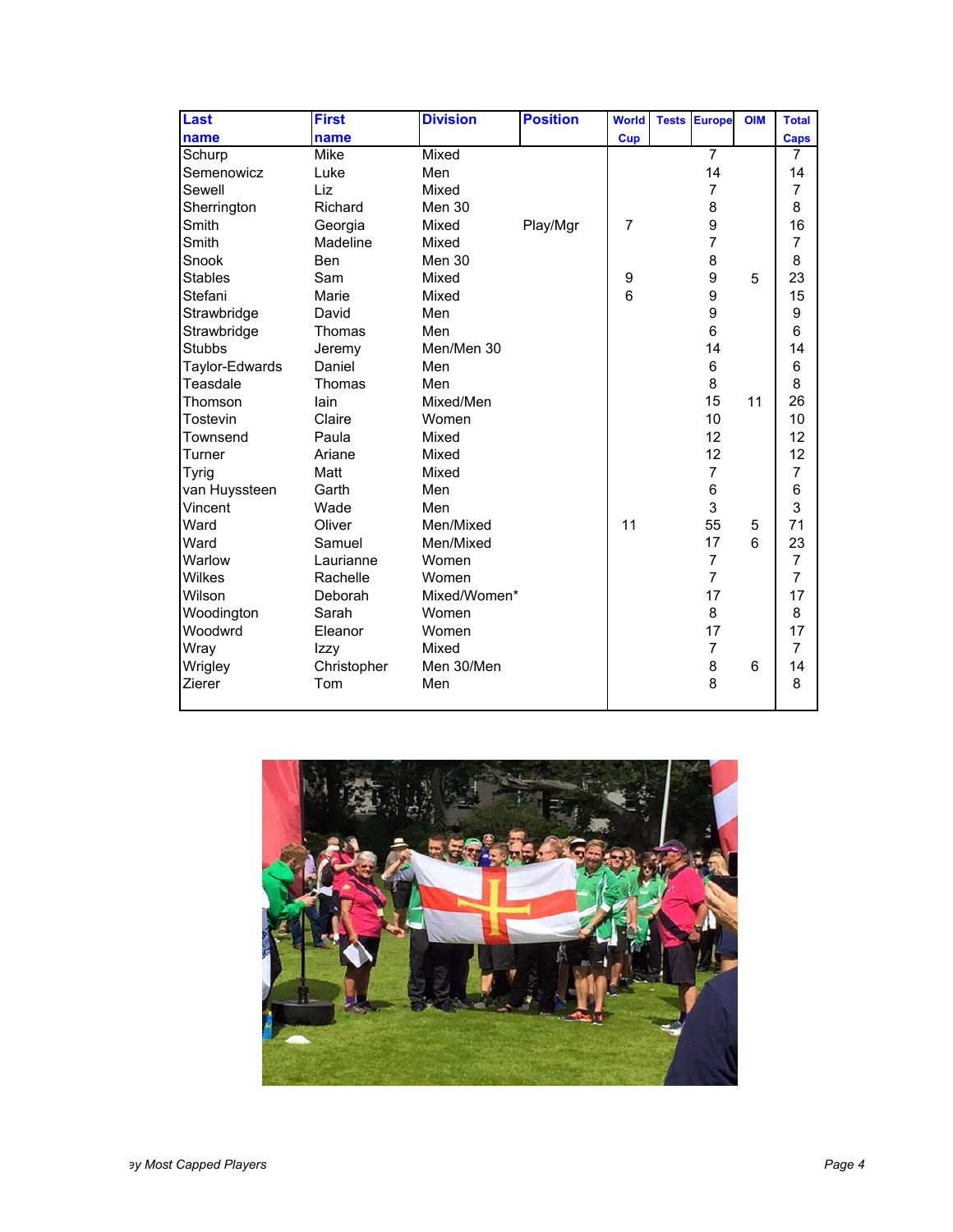#### **Guernsey World Cup Caps**

1988 - Australia - Men, Women, Mixed, Masters 1991 - New Zealand - Men Women, Mixed, M30, W27, M35 1995 - USA - Men Women, Mixed, M30, W27, M35 1997 - Australia - Men30, Women30, Mixed30, Men35, Men40 1999 - Australia - Men, Women, Mixed 1999 - Australia - Men30, Women30, Mixed30, Men35, Men40 2003 - Japan - Men, Women, Mixed, Men30, Men35 2007 - South Africa - Men, Women, Mixed 2007 - South Africa - Men30, Mixed30, Men35, Men40 2011 - Scotland - Men, Women, Mixed 2011 - Scotland - Men30, Mixed30, Men35, Men40

| <b>Last Name</b> | <b>First Name</b> | Div.  | <b>Position</b> | 88 | 91 | 95 | 97 | 99 | 03 <sup>1</sup> | 07 | 11 | #  |
|------------------|-------------------|-------|-----------------|----|----|----|----|----|-----------------|----|----|----|
|                  |                   |       |                 |    |    |    |    |    |                 |    |    |    |
| <b>Bailey</b>    | Alec              | Mixed |                 |    |    |    |    |    |                 |    | 11 | 11 |
| <b>Baker</b>     | Justeen           | Mixed |                 |    |    |    |    |    |                 |    | 10 | 10 |
| <b>Bray</b>      | Katrina           | Mixed | Mgr             |    |    |    |    |    |                 |    | 11 | 11 |
| Brehaut          | Matthew           | Mixed |                 |    |    |    |    |    |                 |    | 9  | 9  |
| Cravo            | Laura             | Mixed |                 |    |    |    |    |    |                 |    | 11 | 11 |
| Crouse           | Jemma             | Mixed |                 |    |    |    |    |    |                 |    | 9  | 9  |
| Duchemin         | Richard           | Mixed |                 |    |    |    |    |    |                 |    | 8  | 8  |
| Dunn             | Andrew            | Mixed | Coach           |    |    |    |    |    |                 |    | 11 | 11 |
| Gavey            | James             | Mixed |                 |    |    |    |    |    |                 |    | 11 | 11 |
| Goddard          | Chris             | Mixed |                 |    |    |    |    |    |                 |    | 11 | 11 |
| Le Masurier      | Aaron             | Mixed |                 |    |    |    |    |    |                 |    | 10 | 10 |
| Parrott          | Carly             | Mixed |                 |    |    |    |    |    |                 |    | 11 | 11 |
| Phelan           | Clio              | Mixed |                 |    |    |    |    |    |                 |    | 9  | 9  |
| Rodliffe         | Mark              | Mixed |                 |    |    |    |    |    |                 |    | 11 | 11 |
| Smith            | Georgia           | Mixed |                 |    |    |    |    |    |                 |    | 7  | 7  |
| <b>Stables</b>   | Sam               | Mixed |                 |    |    |    |    |    |                 |    | 9  | 9  |
| Stefani          | Marie             | Mixed |                 |    |    |    |    |    |                 |    | 6  | 6  |
| Ward             | Oliver            | Mixed |                 |    |    |    |    |    |                 |    | 11 | 11 |
|                  |                   |       |                 |    |    |    |    |    |                 |    |    |    |

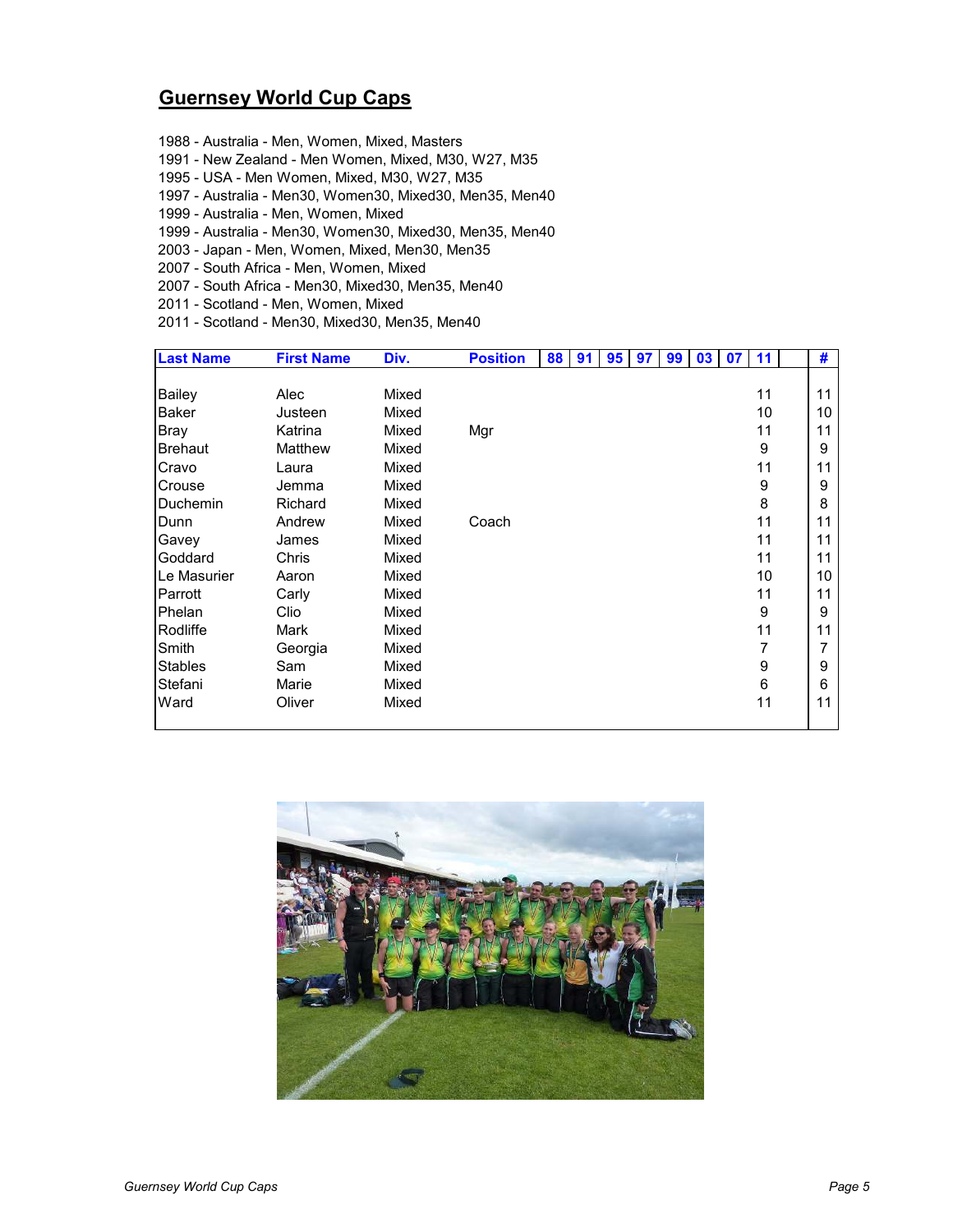# **Guernsey European Caps**

| <b>Leading European Representatives</b> |         |             | <b>Position</b> |   | 04 06 08 |   | $10$ 12 14 |   |   | 16 | 18              | #  |
|-----------------------------------------|---------|-------------|-----------------|---|----------|---|------------|---|---|----|-----------------|----|
|                                         |         |             |                 |   |          |   |            |   |   |    |                 |    |
| Ward                                    | Oliver  | Men/Mixed*  |                 |   | 6        | 3 | 9          | 9 | 9 | 9  | 10              | 55 |
| <b>Bristowe</b>                         | Mark    | Men/Mixed*  |                 |   |          |   | 9          | 9 | 9 | 9  | 10              | 46 |
| <b>Baker</b>                            | Justeen | Mixed/Women | Play/Ch         |   |          |   | 9          | 9 | 9 | 16 |                 | 43 |
| <b>Brehaut</b>                          | Matthew | Men/Mixed   | Play/Mgr        |   |          | 3 | $9\,$      | 9 | 9 | 8  |                 | 38 |
| Page                                    | Dominic | Men/Mixed*  |                 |   |          |   | 9          |   | 9 | 7  | 10 <sup>°</sup> | 35 |
| Le Masurier                             | Aaron   | Mixed/Men*  |                 |   | 5        |   | 9          |   | 9 |    |                 | 30 |
| Rodliffe                                | Mark    | Mixed       |                 | 7 | 5        | 7 | 9          |   |   |    |                 | 28 |
| Parrott                                 | Carly   | Mixed       |                 |   |          |   | 9          | 9 |   | 8  |                 | 26 |
| <b>Paul</b>                             | Annie   | Mixed/Women |                 |   |          |   |            |   | 9 | 7  | 9               | 25 |
| Thomson                                 | lain    | Mixed/Men   |                 |   |          |   |            |   | 9 |    | 9               | 25 |
| Perrio                                  | Richard | Mixed       |                 |   |          |   |            |   | 9 | 8  |                 | 24 |
| de Sausmarez                            | Lindsay | Mixed/Women |                 |   |          |   |            |   |   | 8  |                 | 22 |
|                                         |         |             |                 |   |          |   |            |   |   |    |                 |    |

| <b>Surname</b>    | <b>First Name</b> | <b>Divisions</b>     | <b>Position</b> | 04 <sup>1</sup> | 06 | 08             | 10               | 12 | 14             | <b>16</b> | <b>18</b> | #  |
|-------------------|-------------------|----------------------|-----------------|-----------------|----|----------------|------------------|----|----------------|-----------|-----------|----|
|                   |                   |                      |                 |                 |    |                |                  |    |                |           |           |    |
| Armstrong         | Anthony           | Mixed                |                 |                 |    |                |                  |    |                | 7         |           | 7  |
| Armstrong         | Matthew           | Mixed                |                 |                 |    |                |                  |    |                | 8         |           | 8  |
| Ashworth (Dawson) | Fiona             | Mixed                |                 |                 |    | $\overline{7}$ |                  | 9  |                |           |           | 16 |
| Atchison          | lain              | Mixed                |                 |                 |    |                | 9                |    |                |           |           | 9  |
| Bailey            | Alec              | Mixed                |                 |                 |    | $\overline{7}$ | 9                |    |                |           |           | 16 |
| <b>Baker</b>      | Justeen           | Mixed/Women Play/Ch  |                 |                 |    |                | 9                | 9  | 9              | 16        |           | 43 |
| Barnes            | Rhianna           | Mixed                |                 |                 |    |                |                  |    |                | 7         |           | 7  |
| <b>Batiste</b>    | Jason             | Men                  |                 |                 |    | 3              |                  |    |                |           |           | 3  |
| Beale             | Paul              | Men                  | Wom-Ch          |                 |    |                |                  |    |                | 8         | 9         | 17 |
| Bean              | Jimmy             | Men                  | Manager         |                 |    |                |                  |    |                | 9         |           | 9  |
| Blondel           | Chelsie           | Women                |                 |                 |    |                | 7                |    |                |           |           | 7  |
| Boddy             | Michelle          | Women                |                 |                 |    | 3              |                  |    |                |           |           | 3  |
| Bohlmann          | Guido             | Men                  |                 |                 | 6  |                |                  |    |                |           |           | 6  |
| Boscher           | Tristan           | Men/Men 30           |                 |                 | 6  | 3              | 8                |    |                |           |           | 17 |
| Bray              | Katrina           | Mixed/Women Play/Mgr |                 |                 | 5  | $\mathbf{3}$   | 8                |    |                |           |           | 16 |
| Braybrooke        | Alison            | Men/Mixed            | Coach/Mgr       |                 | 6  |                |                  |    |                |           |           | 6  |
| <b>Brehaut</b>    | Matthew           | Men/Mixed            | Play/Mgr        |                 |    | 3              | $\boldsymbol{9}$ | 9  | 9              | 8         |           | 38 |
| <b>Bristowe</b>   | Mark              | Men/Mixed*           |                 |                 |    |                | 9                | 9  | 9              | 9         | 10        | 46 |
| <b>Brooks</b>     | Craig             | <b>Men 30</b>        |                 |                 |    |                | 8                |    |                |           |           | 8  |
| <b>Burns</b>      | Harry             | Mixed/Men            |                 |                 |    |                |                  |    | $\overline{2}$ | 9         | 10        | 21 |
| <b>Burt</b>       | Alex              | Men                  |                 |                 |    |                |                  |    |                | 9         | 10        | 19 |
| Campbell          | Andrew            | Mixed/Men            |                 | $\overline{7}$  | 6  |                |                  |    |                |           |           | 13 |
| Campbell          | Blair             | Men                  |                 |                 |    | 3              |                  |    |                |           |           | 3  |
| Ceillam           | Tom               | Men                  |                 |                 |    | 3              |                  |    |                |           |           | 3  |
| Chick             | Matthew           | Men                  |                 |                 |    |                | 9                |    |                |           |           | 9  |
| Clak              | Alex              | Women                | Manager         |                 |    |                |                  |    |                | 8         |           | 8  |
| Clerey            | Fae               | Mixed                |                 |                 |    |                |                  |    | 9              |           |           | 9  |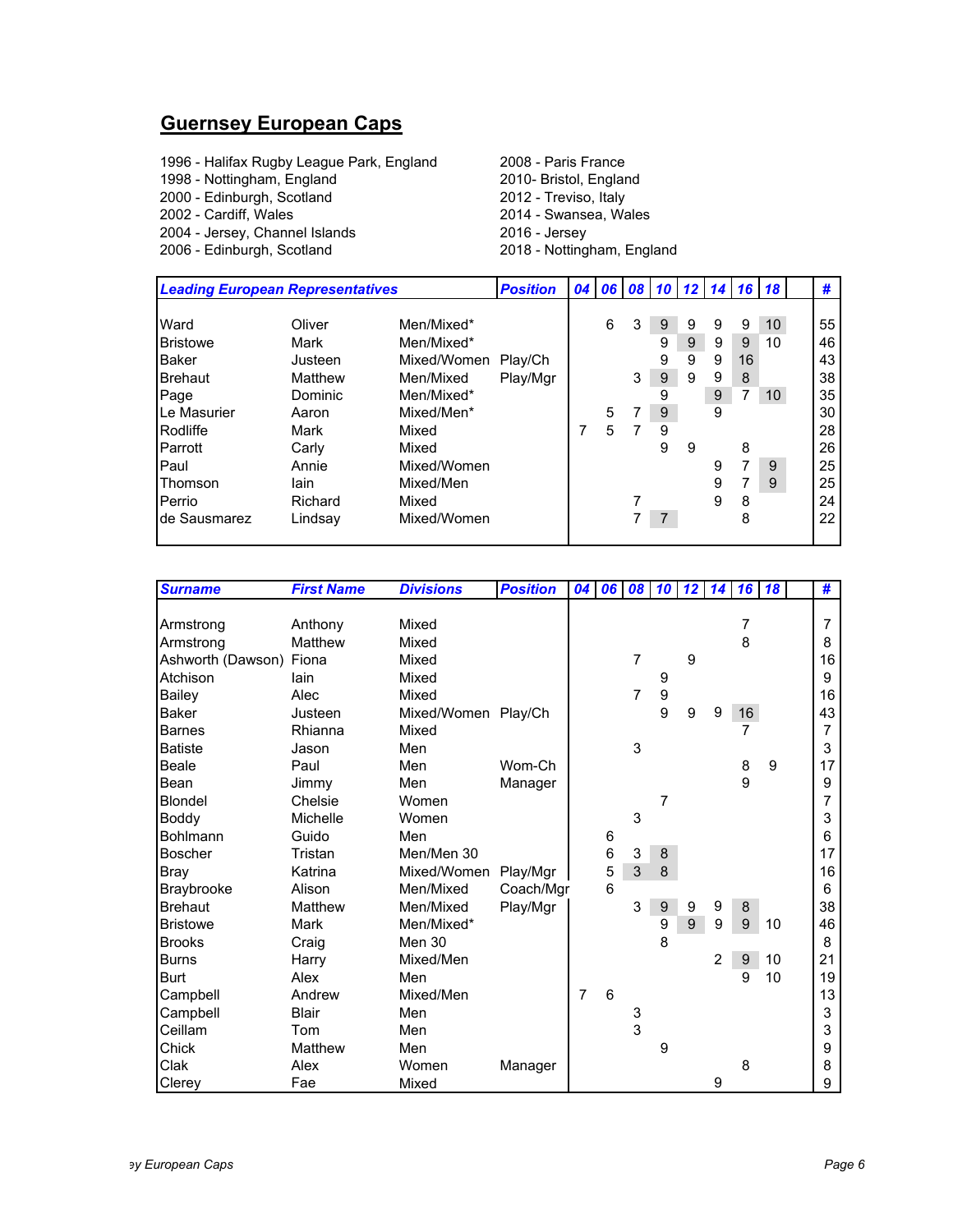| <b>Surname</b> | <b>First Name</b> | <b>Divisions</b> | <b>Position</b> | 04             | 06              | 08 10                     |                  | 12 | 14 | 16             | 18             | #                         |
|----------------|-------------------|------------------|-----------------|----------------|-----------------|---------------------------|------------------|----|----|----------------|----------------|---------------------------|
| Cluett         | Danni             | Mixed            |                 |                |                 |                           |                  |    |    | 7              |                | $\overline{7}$            |
| Cochrane       | Katie             | Women            |                 |                |                 |                           |                  |    |    | 8              | 8              | 16                        |
| Compton        | Anna              | Mixed            |                 | $\overline{7}$ |                 |                           |                  |    |    |                |                | 7                         |
| Cooper         | Geraint           | Men              |                 |                |                 |                           | 9                |    |    |                |                | 9                         |
| Cravo          | Laura             | Mixed            |                 |                |                 | $\overline{7}$            | 9                |    |    |                |                | 16                        |
| Crawford       | Sam               | Men              |                 |                |                 |                           | 9                |    |    |                | 10             | 19                        |
| Crouse         | Jemma             | Mixed/Women      |                 |                |                 |                           | 9                |    |    | 8              |                | 17                        |
| Curtis         | Emma              | Women            |                 |                |                 | 3                         |                  |    |    |                |                | 3                         |
| Curtis         | Richard           | Men 30           |                 |                |                 |                           | 8                |    |    |                |                | 8                         |
| Curutchet      | Marie             | Mixed            |                 |                |                 |                           |                  |    | 8  |                |                | 8                         |
| Dahl           | Charlotte         | Women            | Medical         |                |                 |                           |                  |    |    | 8              |                | 8                         |
| Davidson       | Kay               | Women            |                 |                |                 | 3                         | $\overline{7}$   |    |    |                |                | 10                        |
| Davies         | Amy               | Women            |                 |                |                 |                           |                  |    |    |                | 9              | 9                         |
| De Garis       | Megan             | Mixed            |                 |                |                 |                           |                  | 9  |    | $\overline{7}$ |                | 16                        |
| De Saumarez    | Rollo             | Men              | Mix Mgr         |                | 6               | $\overline{7}$            |                  |    |    |                |                | 13                        |
| de Sausmarez   | Lindsay           | Mixed/Women      |                 |                |                 | 7                         | 7                |    |    | 8              |                | 22                        |
| Dennis         | Damian            | Men              |                 |                |                 |                           |                  |    |    | 5              |                | 5                         |
| Di Meo         | Simon             | Mixed            |                 |                | 5               |                           |                  |    |    |                |                | 5                         |
| <b>Docker</b>  | Catherine         | Women            |                 |                |                 |                           | 7                |    |    |                |                | $\overline{7}$            |
| Duchemin       | Richard           | Men/Mixed        |                 |                |                 | 3                         | $\boldsymbol{9}$ | 9  |    |                |                | 21                        |
| <b>Dudley</b>  | Pippa             | Women            |                 |                |                 | 3                         | 7                |    |    |                |                | 10                        |
| Dunn           | Andrew            | Men/Mixed        | Play/Ch         |                |                 | 3                         | 9                | 9  |    |                |                | 21                        |
| Dunnell        | Hannah            | Women            |                 |                |                 |                           |                  |    |    | 8              | 9              | 17                        |
| Edmonds        | <b>Ben</b>        | Mixed            |                 |                | 5               |                           |                  |    |    |                |                | 5                         |
| Falla          | Tom               | Men              |                 |                |                 | 3                         |                  |    |    |                |                | 3                         |
| Ferbrache      | Christina         | Women            |                 |                |                 |                           |                  |    |    |                | 8              | 8                         |
| Ferbrache      | Christopher       | Men              |                 |                |                 |                           |                  |    |    | 8              |                | 8                         |
| Ferbrache      | Sophie            | Women            |                 |                |                 |                           |                  |    |    | 8              | 8              | 16                        |
| Ferbrache      | Zachary           | Men              |                 |                | $6\phantom{1}6$ |                           |                  |    |    |                |                | 6                         |
| Field          | Emily             | Women            |                 |                |                 |                           | $\overline{7}$   |    |    |                |                | 7                         |
| Field          | Richard           | Men 30           |                 |                |                 |                           | 8                |    |    |                |                | 8                         |
| Finlayson      | Natalie           | Women            |                 |                |                 |                           |                  |    |    |                | 9              | 9                         |
| Fitzpatrick    | Cara              | Women            |                 |                |                 |                           |                  |    |    | 8              |                | 8                         |
| Forbes         | Rob               | Mixed            |                 | $\overline{7}$ |                 |                           |                  |    |    |                |                | 7                         |
| Foster         | Laura             | Women            |                 |                |                 |                           |                  |    |    | 8              |                | 8                         |
| Gallienne      | Chloe             | Women            |                 |                |                 |                           |                  |    |    | 8              |                | 8                         |
| Gardner        | Luke              | Men              |                 |                | 6               |                           |                  |    |    |                |                | 6                         |
| Gaston-Parry   | Claire            | Mixed            |                 |                |                 | 7                         |                  |    |    |                |                | $\overline{7}$            |
| Gavey          | James             | Men/Mixed        |                 |                |                 |                           | $3 \quad 9$      |    |    |                |                | 12                        |
| Goddard        | Chris             | Men/Mixed        |                 |                |                 |                           | 9                | 9  |    |                |                | 18                        |
| Gray           | Erin              | Women            |                 |                |                 | 3                         |                  |    |    |                |                | $\ensuremath{\mathsf{3}}$ |
| Guille         | Lauren            | Women            |                 |                |                 |                           |                  |    |    |                | $\overline{7}$ | 7                         |
| Guy            | Nicholas          | Mixed            |                 |                | $\mathbf 5$     |                           |                  |    |    |                |                | 5                         |
| Hagerman       | Robin             | Men 30           |                 |                |                 |                           | 8                |    |    |                |                | 8                         |
| Hainsworth     | Daniel            | Men              |                 |                |                 |                           |                  |    |    | 9              |                | 9                         |
| Hamer          | Mitchell          | Men              |                 |                |                 |                           |                  |    |    |                | 10             | 10                        |
| Hamilton       | Lynne             | Women            |                 |                |                 |                           | $\overline{7}$   |    |    | 8              |                | 15                        |
| <b>Harris</b>  | Mike              | Men 30           |                 |                |                 |                           | 8                |    |    |                |                | 8                         |
| Hayter         | Douglas           | Men/Mixed        | Play/Ch         |                | 5               | $\overline{7}$            |                  |    |    |                |                | 12                        |
| Henderson      | Helen-Lindsay     | Mixed            |                 |                | 5               |                           |                  |    |    |                |                | 5                         |
| Henry          | Kate              | Women            |                 |                |                 | $\ensuremath{\mathsf{3}}$ |                  |    |    |                |                | 3                         |
| Holden         | Lucy              | Mixed            |                 |                |                 |                           |                  |    | 8  |                |                | 8                         |
| Holland        | Ben               | Mixed            |                 |                |                 |                           |                  |    |    | 7              |                | 7                         |
| Holth          | Espen             | Men              | Medical         |                |                 |                           |                  |    |    | 9              |                | 9                         |
| Hutton         | Andrew            | Mixed            |                 | $\overline{7}$ | 5               | $\overline{7}$            |                  |    |    |                |                | 19                        |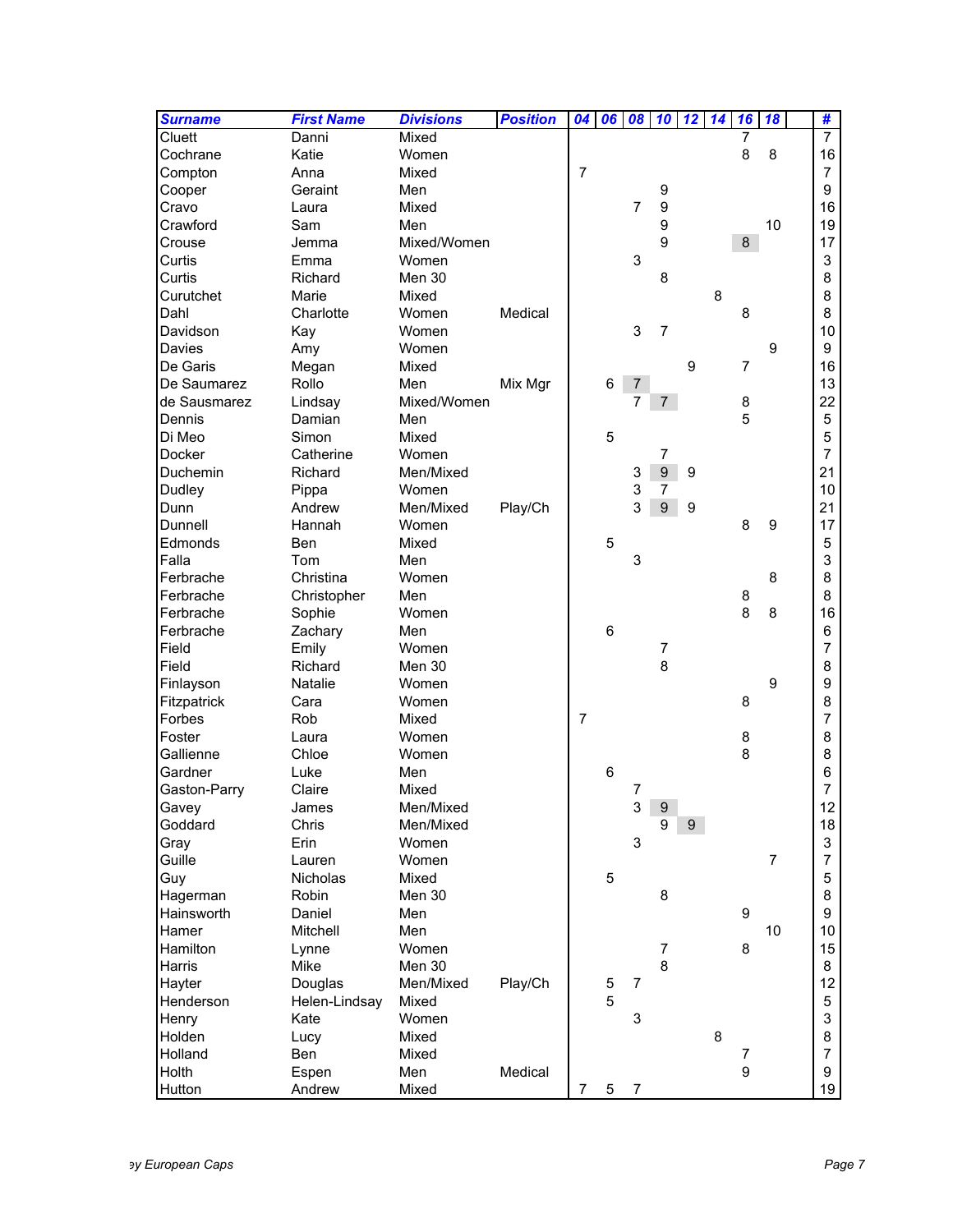| <b>Surname</b> | <b>First Name</b> | <b>Divisions</b> | <b>Position</b> | 04             | 06 | 08                        | 10               | 12               | 14 | 16             | 18              | #              |
|----------------|-------------------|------------------|-----------------|----------------|----|---------------------------|------------------|------------------|----|----------------|-----------------|----------------|
| Johnson        | Morgan            | Women            |                 |                |    |                           |                  |                  |    | 8              |                 | 8              |
| Jones          | Rory              | Mixed            |                 |                |    | $\overline{7}$            |                  |                  |    |                |                 | $\overline{7}$ |
| Jordan         | Shannon           | Women            |                 |                |    |                           |                  |                  |    |                | 9               | 9              |
| Kennedy-Smith  | Gillian           | Women/Mixed      |                 |                |    | 3                         | 9                |                  |    |                |                 | 12             |
| Kupenga        | Mike              | Men 30           |                 |                |    |                           | 8                |                  |    |                |                 | 8              |
| Lai            | Wing Kin          | Mixed/Men        |                 |                |    |                           |                  |                  |    | 7              | 9               | 16             |
| Lai            | Wing Kueng        | Mixed/Men        |                 |                |    |                           |                  |                  |    | $\overline{7}$ | 10              | 17             |
| Landman-Tyrie  | Rachel            | Mixed            |                 | $\overline{7}$ |    |                           |                  |                  |    |                |                 | $\overline{7}$ |
| Langlois       | Gemma             | Women            |                 |                |    |                           |                  |                  |    |                | 9               | 9              |
| Le Masurier    | Aaron             | Mixed/Men*       |                 |                | 5  | 7                         | $\boldsymbol{9}$ |                  | 9  |                |                 | 30             |
| Le Vallee      | Etienne           | Men              |                 |                |    |                           |                  |                  |    |                | 5               | $\overline{5}$ |
| Le Vallee      | Jacques           | Men              |                 |                |    |                           |                  |                  |    | 9              | 9               | 18             |
| Lesbirel       | Ash               | Men              |                 |                |    |                           |                  |                  |    | $\overline{7}$ |                 | $\overline{7}$ |
| Lord           | Hannah            | Women            |                 |                |    |                           | $\overline{7}$   |                  |    |                |                 | $\overline{7}$ |
| Machon         | Paul              | Men              |                 |                |    |                           |                  |                  |    | $\overline{7}$ | 5               | 12             |
| Matthews       | Anna              | Women            |                 |                |    | 3                         |                  |                  |    |                |                 | 3              |
| May            | Andrew            | Mixed            |                 |                |    | $\overline{7}$            | 9                |                  |    |                |                 | 16             |
| Merrien        | <b>Nick</b>       | Men              |                 |                |    |                           | 9                |                  |    |                |                 | 9              |
| Middleton      | David             | Men              |                 |                |    |                           |                  |                  |    | 6              |                 | 6              |
| Middleton      | Kristina          | Mixed            |                 |                |    |                           |                  | 9                |    |                |                 | 9              |
| Middleton      | Laura             | Women            |                 |                |    |                           |                  |                  |    | 8              |                 | 8              |
| <b>Miller</b>  | Alex              | Men              |                 |                |    |                           | 9                |                  |    |                |                 | 9              |
| Mitchell       | James             | Men              |                 |                |    | 3                         |                  |                  |    |                |                 | 3              |
| Mitchell       | Laura             | Mixed            |                 |                |    |                           |                  |                  | 8  | $\overline{7}$ |                 | 15             |
| Moncrieff      | Leah              | Women            |                 |                |    |                           |                  |                  |    |                | 9               | 9              |
| Moore          | Charlie           | Men              |                 |                |    |                           | 9                |                  |    |                |                 | 9              |
| Morgan         | Howie             | Men 30           |                 |                |    |                           | 8                |                  |    |                |                 | 8              |
| Morrison       | John              | Mixed            |                 | $\overline{7}$ |    |                           |                  |                  |    |                |                 | 7              |
| Muhawenimana   | Emeline           | Women            |                 |                |    |                           |                  |                  |    |                | 5               | 5              |
| Newson         | Guy               | Men              |                 |                |    |                           |                  |                  |    |                | 10              | 10             |
| Nicolle        | Stephanie         | Mixed/Women      |                 |                | 5  |                           | $\overline{7}$   |                  |    |                |                 | 12             |
| Norman         | Owain             | Mixed            |                 |                |    |                           |                  | 9                |    |                |                 | 9              |
| Page           | Dominic           | Men/Mixed*       |                 |                |    |                           | 9                |                  | 9  | 7              | 10 <sup>°</sup> | 35             |
| Parrack        | Chris             | Men 30           |                 |                |    |                           | 8                |                  |    |                |                 | 8              |
| Parrott        | Carly             | Mixed            |                 |                |    |                           | 9                | $\boldsymbol{9}$ |    | 8              |                 | 26             |
| Paul           | Annie             | Mixed/Women      |                 |                |    |                           |                  |                  | 9  | 7              | 9 <sup>°</sup>  | 25             |
| Perrio         | Richard           | Mixed            |                 |                |    | $\boldsymbol{7}$          |                  |                  | 9  | 8              |                 | 24             |
| Phelan         | Cliodhna          | Mixed/Women      |                 |                |    | $\overline{7}$            | $\overline{7}$   |                  |    |                |                 | 14             |
| Pickup         | David             | Men 30           |                 |                |    |                           | 8                |                  |    |                |                 | 8              |
| Pratt          | Lucy              | Women            |                 |                |    |                           |                  |                  |    |                | 9               | 9              |
| Preston        | Laura             | Women            |                 |                |    | $\ensuremath{\mathsf{3}}$ |                  |                  |    |                |                 | 3              |
| Prow           | George            | Mixed            |                 | $\overline{7}$ |    |                           |                  |                  |    |                |                 | $\overline{7}$ |
| Reed           | Oliver            | Men              |                 |                | 6  | 3                         | 9                |                  |    |                |                 | 18             |
| Richard        | Perrio            | Men              | Coach           |                |    |                           |                  |                  |    |                | 10              | 10             |
| Rodliffe       | Mark              | Mixed            |                 | $\overline{7}$ | 5  | $\overline{7}$            | $9\,$            |                  |    |                |                 | 28             |
| Rowley         | <b>Nick</b>       | Mixed            | Medical         |                |    |                           |                  |                  |    | 8              |                 | 8              |
| Scholtz        |                   | Women            |                 |                |    |                           |                  |                  |    | $\overline{7}$ | 9               | 16             |
| Schurp         | Tanya<br>Mike     | Mixed            |                 | $\overline{7}$ |    |                           |                  |                  |    |                |                 | $\overline{7}$ |
|                |                   |                  |                 |                |    |                           |                  |                  |    | $\overline{7}$ | $\overline{7}$  | 14             |
| Semenowicz     | Luke              | Men              |                 | $\overline{7}$ |    |                           |                  |                  |    |                |                 |                |
| Sewell         | Liz               | Mixed            |                 |                |    |                           |                  |                  |    |                |                 | $\overline{7}$ |
| Sherrington    | Richard           | Men 30           |                 |                |    |                           | 8                |                  |    |                |                 | 8              |
| Smith          | Georgia           | Mixed            | Manager         |                |    |                           |                  | 9                |    |                |                 | 9              |
| Smith          | Madeline          | Mixed            |                 | $\overline{7}$ |    |                           |                  |                  |    |                |                 | $\overline{7}$ |
| Snook          | Ben               | Men 30           |                 |                |    |                           | 8                |                  |    |                |                 | 8              |
| <b>Stables</b> | Sam               | Mixed            |                 |                |    |                           |                  | 9                |    |                |                 | 9              |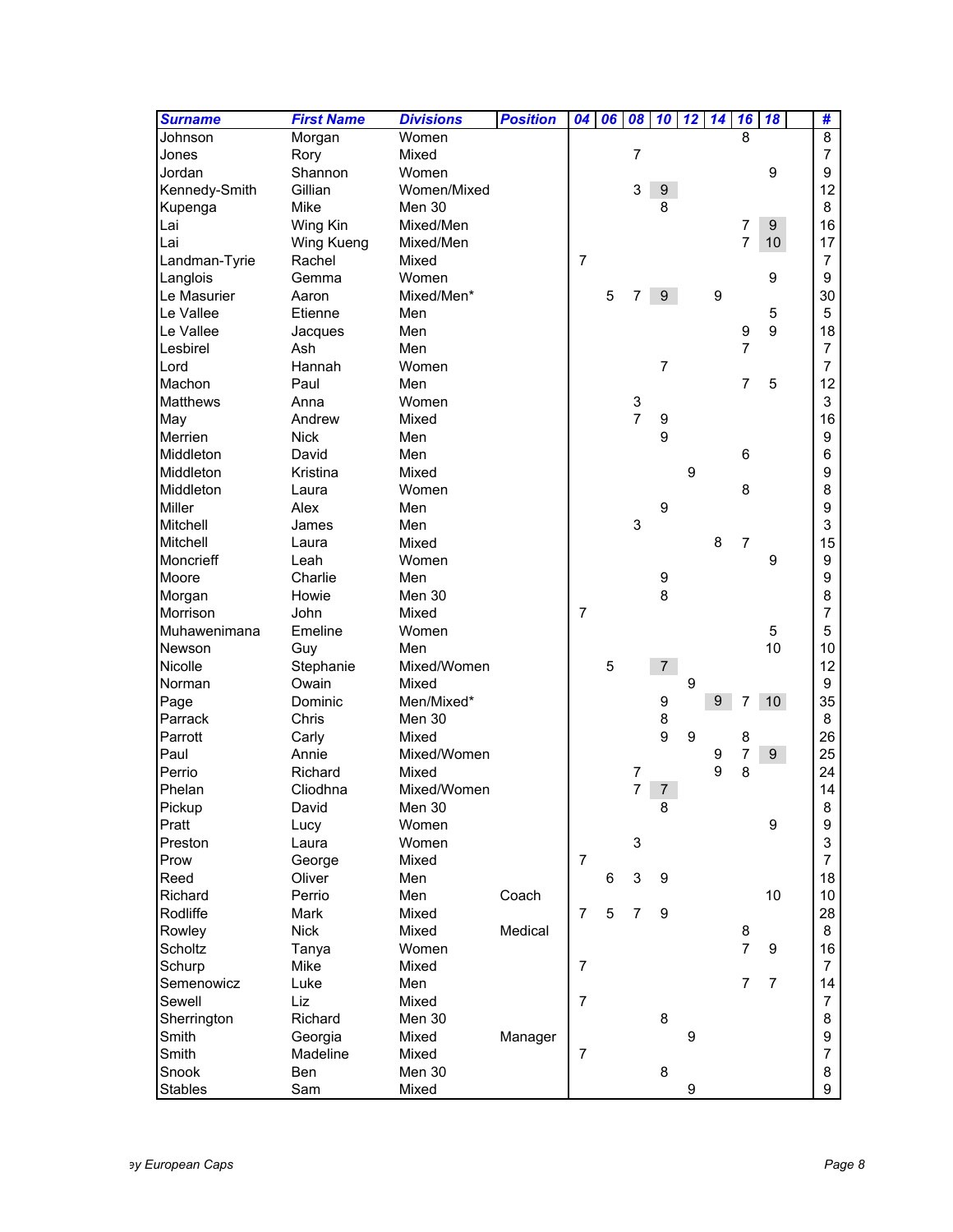| <b>Surname</b> | <b>First Name</b> | <b>Divisions</b> | <b>Position</b> | 04             |                 | 06 08          | 10 <sup>1</sup> | 12 14 16 18 |   |                |                 | #               |
|----------------|-------------------|------------------|-----------------|----------------|-----------------|----------------|-----------------|-------------|---|----------------|-----------------|-----------------|
| Stefani        | Marie             | Mixed            |                 |                |                 |                | 9               |             |   |                |                 | 9               |
| Strawbridge    | David             | Men              |                 |                | $\,6$           | 3              |                 |             |   |                |                 | 9               |
| Strawbridge    | Thomas            | Men              |                 |                | 6               |                |                 |             |   |                |                 | 6               |
| <b>Stubbs</b>  | Jeremy            | Men/Men 30       |                 |                | $\,6$           |                | $\bf 8$         |             |   |                |                 | 14              |
| Taylor-Edwards | Daniel            | Men              |                 |                | $6\phantom{1}6$ |                |                 |             |   |                |                 | 6               |
| Teasdale       | Thomas            | Men              |                 |                |                 |                |                 |             |   | 8              |                 | 8               |
| Thomson        | lain              | Mixed/Men        |                 |                |                 |                |                 |             | 9 | $\overline{7}$ | 9               | 25              |
| Tostevin       | Claire            | Women            |                 |                |                 | 3              | $\overline{7}$  |             |   |                |                 | 10 <sup>°</sup> |
| Townsend       | Paula             | Mixed            |                 | 7              | 5               |                |                 |             |   |                |                 | 12 <sup>2</sup> |
| Turner         | Ariane            | Mixed            |                 |                | 5               | $\overline{7}$ |                 |             |   |                |                 | 12              |
| <b>Tyrig</b>   | Matt              | Mixed            |                 | $\overline{7}$ |                 |                |                 |             |   |                |                 | $\overline{7}$  |
| van Huyssteen  | Garth             | Men              |                 |                |                 |                |                 |             |   |                | 6               | 6               |
| Vincent        | Wade              | Men              |                 |                |                 | 3              |                 |             |   |                |                 | 3               |
| Ward           | Oliver            | Men/Mixed*       |                 |                | 6               | 3              | 9               | 9           | 9 | 9              | 10 <sup>°</sup> | 55              |
| Ward           | Samuel            | Mixed/Men        |                 |                |                 |                |                 |             | 9 | 8              |                 | 17              |
| Warlow         | Laurianne         | Women            |                 |                |                 |                | 7               |             |   |                |                 | 7               |
| Wilkes         | Rachelle          | Women            |                 |                |                 |                | 7               |             |   |                |                 | $\overline{7}$  |
| Wilson         | Deborah           | Mixed/Women*     |                 |                | 5               | 3              | 9               |             |   |                |                 | 17              |
| Woodington     | Sarah             | Women            |                 |                |                 |                |                 |             |   | 8              |                 | 8               |
| Woodwrd        | Eleanor           | Women            |                 |                |                 |                |                 |             |   | 8              | 9               | 17              |
| Wray           | Izzy              | Mixed            |                 |                |                 | 7              |                 |             |   |                |                 | $\overline{7}$  |
| Wrigley        | Chris             | Men 30           |                 |                |                 |                | 8               |             |   |                |                 | 8               |
| Zierer         | Tom               | Men              |                 |                |                 |                |                 |             |   | 8              |                 | 8               |
|                |                   |                  |                 |                |                 |                |                 |             |   |                |                 |                 |